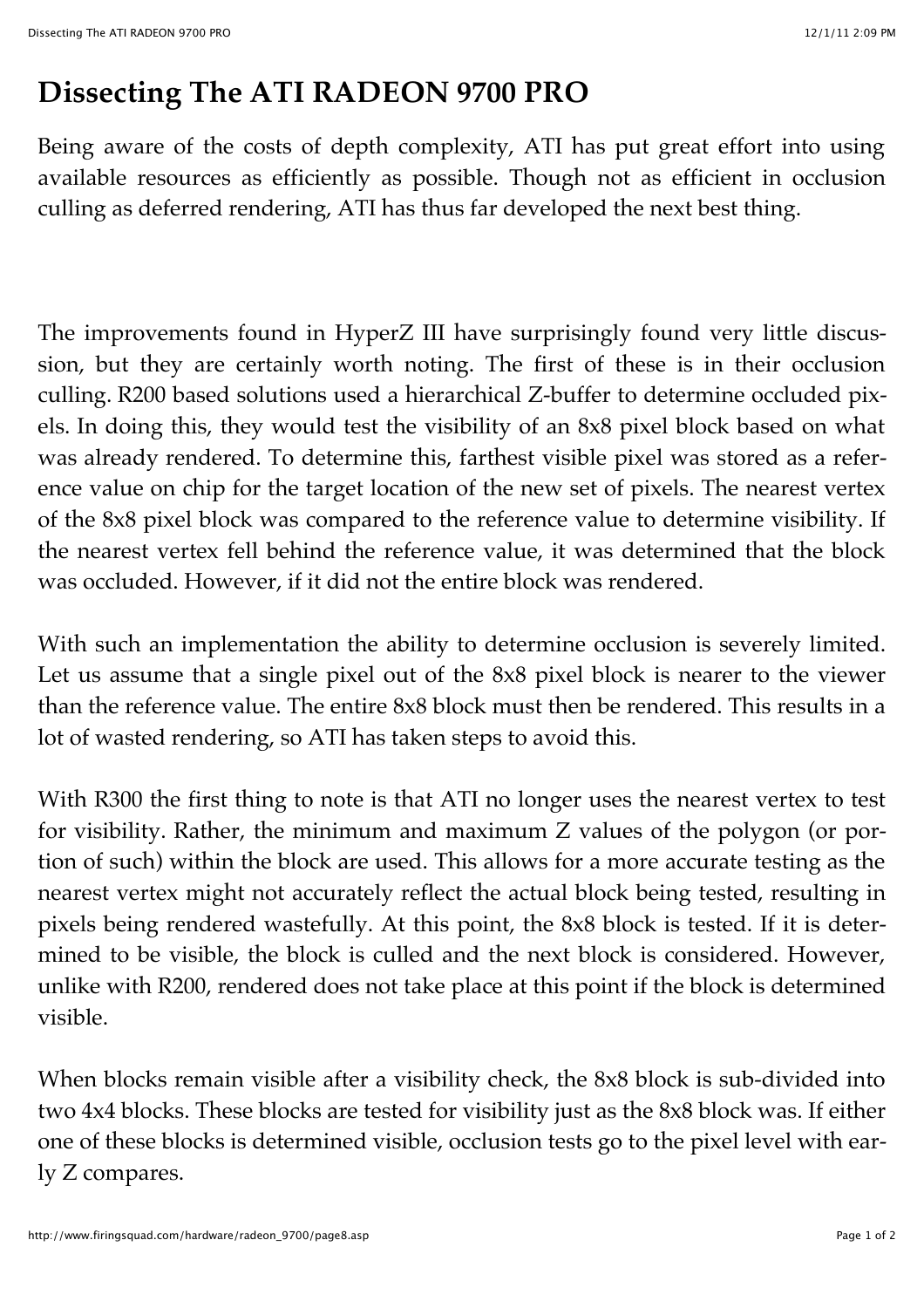Early Z compares simply add an additional Z check just prior to the pixel pipeline. As with a final Z compare, the depth value of existing pixels are read and compared to this new pixel. If the pixel is determined to be visible, it is then rendered and displayed. If, however, it is occluded, it is culled.

One might question why ATI goes through the work of using a hierarchical Z-buffer when the last stage of HyperZ III is testing at the pixel level. Efficiency is the answer to this. Early Z checks must read each individual Z value from the Z buffer, then do a compare to determine visibility. This Z read requires bandwidth and bandwidth is what ATI is trying to conserve. A hierarchical Z can store the reference values onchip, requiring no access to local memory (or, if stored in local memory, only a single read is required for the entire block). The result is little or no bandwidth being used while potentially culling an 8x8 or at least a 4x4 block.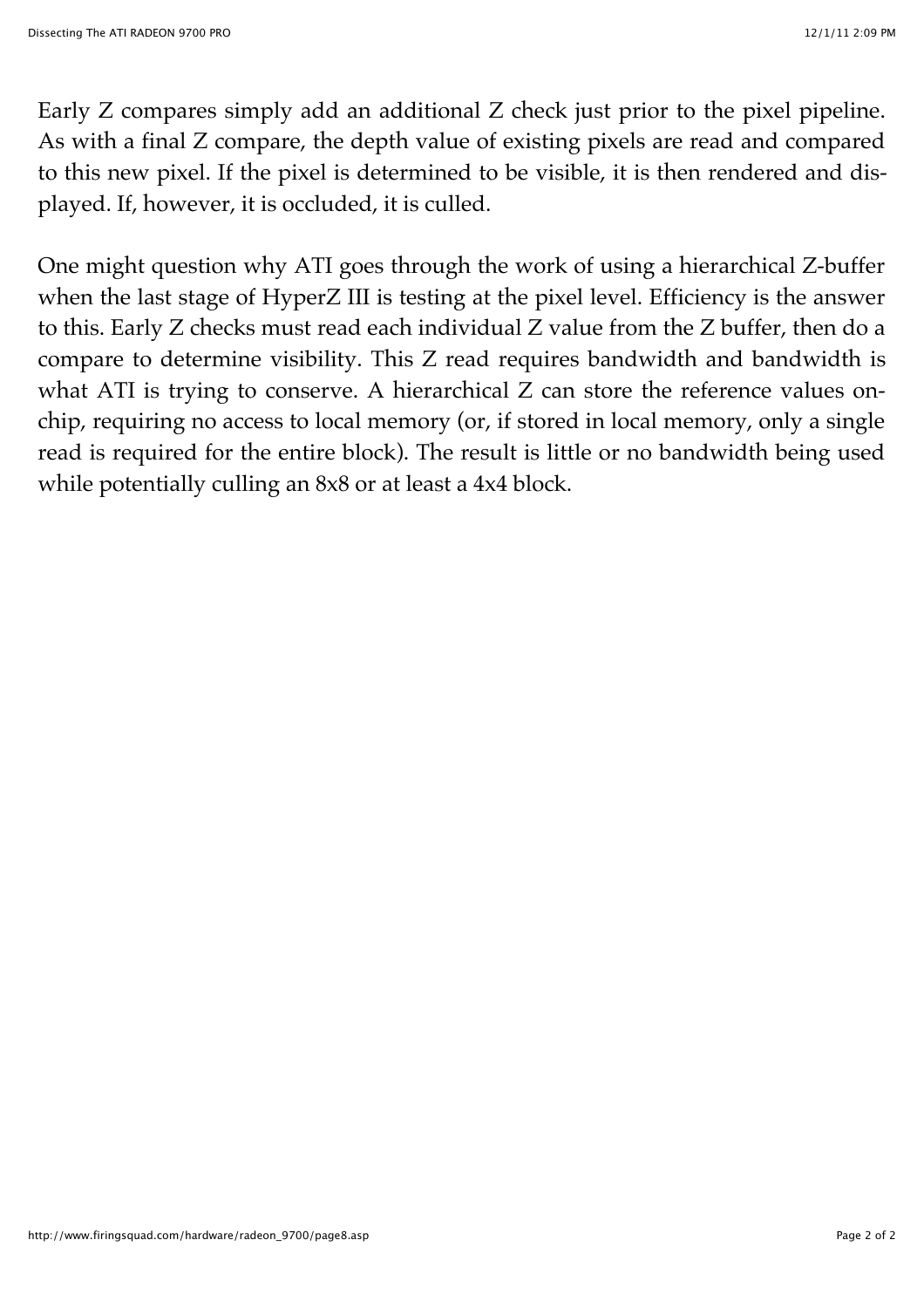## **Compression**

## **HYPERZ III (Cont'd)**

Z-buffer compression is another important aspect of HyperZ III, in that it can substantially reduce bandwidth requirements, especially in cases of anti-aliasing. The compression unit takes into consideration a pixel block, generating a plane equation by its slope. Instead of storing a Z value for each available pixel, the plane equation is stored and used for calculating the depth value of any pixel necessary within the block. Peaking at a compression ratio of 4:1, this is a best case that can only be met with one or two triangles within the block. This will often be achieved in compressing environments where larger triangles are used, but characters will not achieve this level of compression.



Enabling anti-aliasing increases the theoretical compression ratio as more samples are used within each triangle. Theoretically, the compression ratio is increased to a peak of 24:1 in cases where 6x AA is being used. Being a peak, a 24:1 compression ratio should not be consistently expected. With that said, enabling anti-aliasing allows for the use of a new feature, namely color compression.

HyperZ III's color compression is really nothing of a surprised, as it is somewhat obvious in design. With multi-sampling anti-aliasing, each sub-pixel that does not fall along a triangle edge has a color identical to the original pixel. This same color value is then stored 2, 4 or 6 times, depending on the level of anti-aliasing. With the values being identical to the original value, storing more than one value is redundant. Examining a pixel block, the compression algorithm first determines if any of the pixels